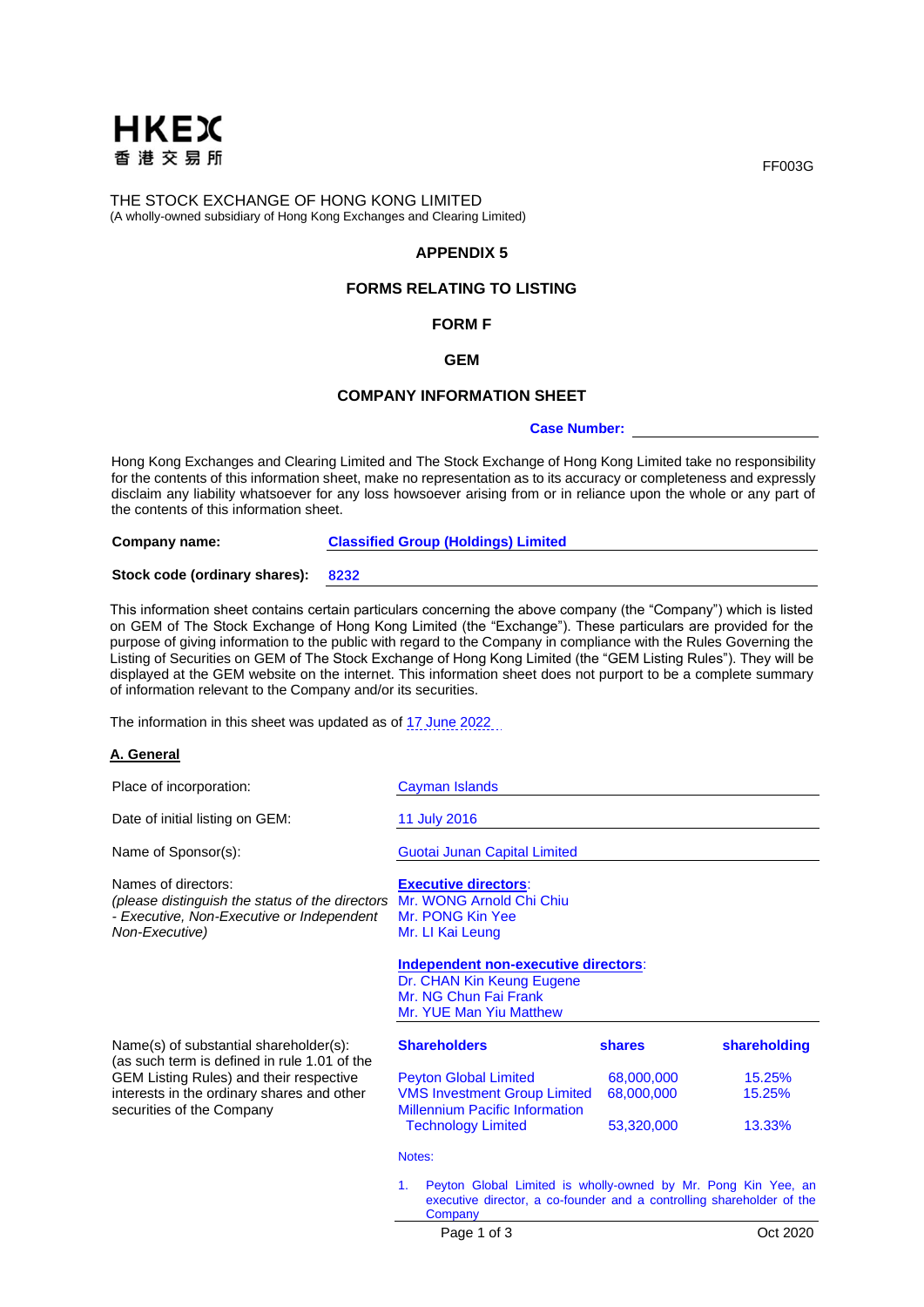## THE STOCK EXCHANGE OF HONG KONG LIMITED (A wholly-owned subsidiary of Hong Kong Exchanges and Clearing Limited)

| Name(s) of company(ies) listed on GEM or<br>the Main Board of the Stock Exchange within<br>the same group as the Company: | N/A                                                                                                                                                                                                                          |
|---------------------------------------------------------------------------------------------------------------------------|------------------------------------------------------------------------------------------------------------------------------------------------------------------------------------------------------------------------------|
| Financial year end date:                                                                                                  | 31 December                                                                                                                                                                                                                  |
| Registered address:                                                                                                       | Cricket Square, Hutchins Drive, P.O. Box 2681, Grand Cayman,<br>KY1-1111, Cayman Islands                                                                                                                                     |
| Head office and principal place of business:                                                                              | 2/F, Cheung Tak Industrial Building, 30 Wong Chuk Hang Road,<br>Wong Chuk Hang, Hong Kong                                                                                                                                    |
| Web-site address (if applicable):                                                                                         | www.classifiedgroup.com.hk                                                                                                                                                                                                   |
| Share registrar:                                                                                                          | Principal share registrar and transfer office in the Cayman<br>Islands:<br><b>Conyers Trust Company (Cayman) Limited</b><br><b>Cricket Square, Hutchins Drive</b><br>P.O. Box 2681, Grand Cayman, KY1-1111<br>Cayman Islands |
|                                                                                                                           | Hong Kong branch share registrar and transfer office:<br><b>Union Registrars Limited</b><br>Suites 3301-04, 33/F<br><b>Two Chinachem Exchange Square</b><br>338 King's Road<br><b>North Point</b><br>Hong Kong               |
| Auditors:                                                                                                                 | <b>BDO Limited.</b><br><b>Hong Kong</b>                                                                                                                                                                                      |

# **B. Business activities**

*(Please insert here a brief description of the business activities undertaken by the Company and its subsidiaries.)*

The Company is a Hong Kong based food and beverage group with a primary focus on offering western cuisine in both casual dining and full service environment.

## **C. Ordinary shares**

| Number of ordinary shares in issue: 446,000,000                                  |              |
|----------------------------------------------------------------------------------|--------------|
| Par value of ordinary shares in issue: HK\$0.01 each share                       |              |
| Board lot size (in number of shares):                                            | 5,000 shares |
| Name of other stock exchange(s) on N/A<br>which ordinary shares are also listed: |              |
| D. Warrants                                                                      |              |
| Stock code:                                                                      | N/A          |
| Board lot size:                                                                  | N/A          |
| Expiry date:                                                                     | N/A          |
| Exercise price:                                                                  | N/A          |